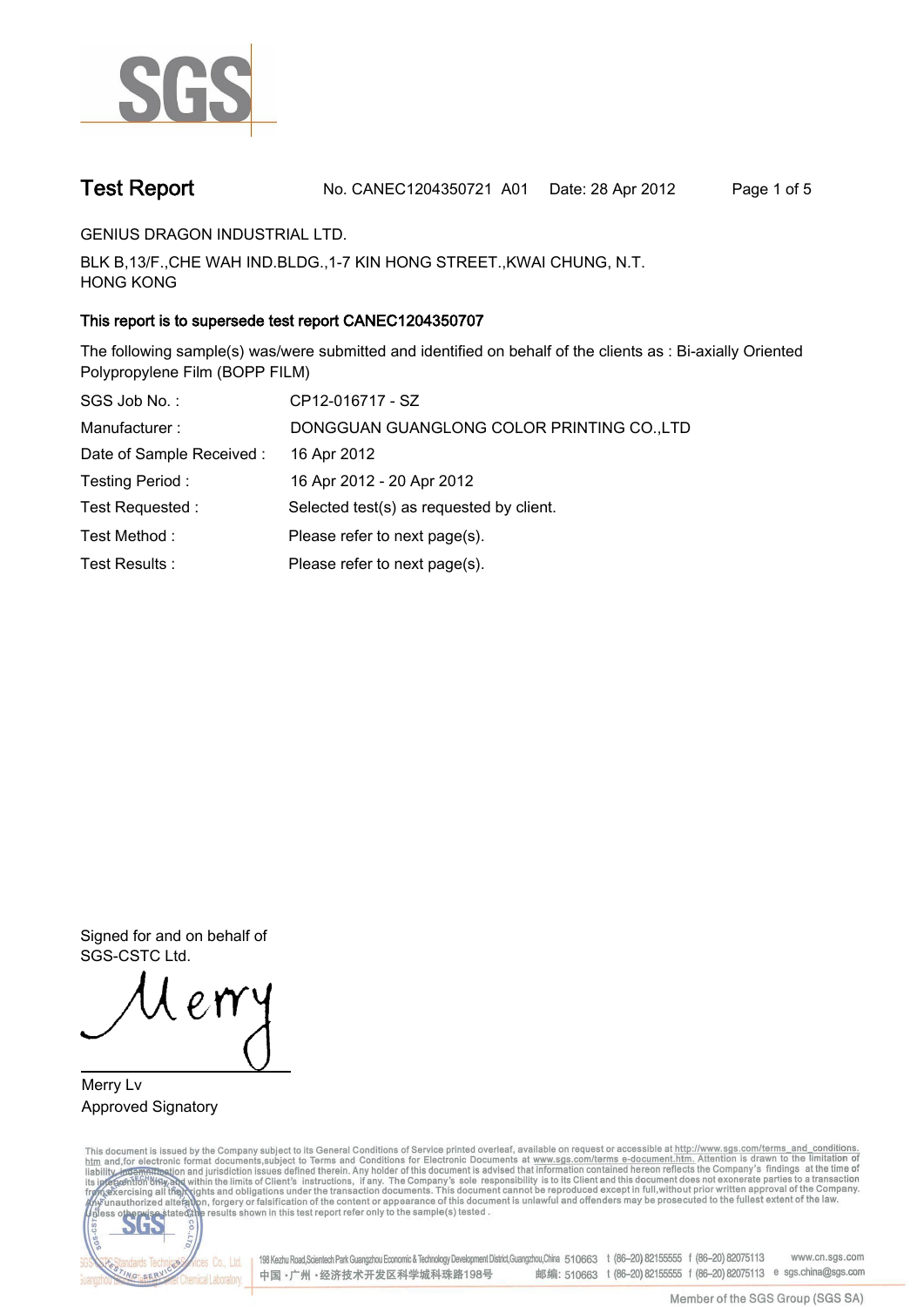

**Test Report. No. CANEC1204350721 A01 Date: 28 Apr 2012. Page 2 of 5.**

**Test Results :.**

**Test Part Description :.**

| Specimen No. | <b>SGS Sample ID</b> | <b>Description</b> |  |
|--------------|----------------------|--------------------|--|
|              | CAN12-043507.001     | Transparent film   |  |

**Remarks :.(1) 1 mg/kg = 1 ppm = 0.0001%.**

**(2) MDL = Method Detection Limit.**

**(3) ND = Not Detected ( < MDL ).**

**(4) "-" = Not Regulated.**

## **Phthalates.**

**Test Method :. With reference to EN14372: 2004, analysis was performed by GC-MS..**

| Test Item(s)                        | Unit      | <b>MDL</b> | <u>001</u> |
|-------------------------------------|-----------|------------|------------|
| Dibutyl Phthalate (DBP)             | % (w/w)   | 0.003      | ND         |
| Benzylbutyl Phthalate (BBP)         | % (w/w)   | 0.003      | ND         |
| Bis-(2-ethylhexyl) Phthalate (DEHP) | % (w/w)   | 0.003      | ND.        |
| Diisononyl Phthalate (DINP)         | % (w/w)   | 0.010      | ND.        |
| Di-n-octyl Phthalate (DNOP)         | % (w/w)   | 0.003      | ND.        |
| Diisodecyl Phthalate (DIDP)         | % (w/w)   | 0.010      | ND         |
| Dimethyl Phthalate (DMP)            | % (w/w)   | 0.003      | ND.        |
| Diethyl Phthalate (DEP)             | % (w/w)   | 0.003      | ND         |
| Diisobutyl Phthalate (DIBP)         | $%$ (w/w) | 0.003      | ND         |
| Dinonyl Phthalate (DNP)             | % (w/w)   | 0.003      | ND         |
| Diisooctyl Phthalate (DiOP)         | % (w/w)   | 0.010      | ND         |
| Dipropyl Phthalate (DPrP)           | $%$ (w/w) | 0.003      | ND.        |
| Dicyclohexyl Phthalate (DCHP)       | $%$ (w/w) | 0.003      | ND.        |
| Dipentyl Phthalate (DPP)            | % (w/w)   | 0.003      | ND.        |
| Dibenzyl Phthalate (DBzP)           | % (w/w)   | 0.003      | ND.        |
| Diphenyl Phthalate (DPhP)           | % (w/w)   | 0.003      | ND.        |
| Di-n-hexyl Phthalate (DnHP)         | % (w/w)   | 0.003      | ND         |

**Notes :.**

This document is issued by the Company subject to its General Conditions of Service printed overleaf, available on request or accessible at http://www.sgs.com/terms\_and\_conditions.<br>htm\_and, for electronic format documents,



198 Kezhu Road, Scientech Park Guangzhou Economic & Technology Development District, Guangzhou, China 510663 t (86-20) 82155555 f (86-20) 82075113 www.cn.sgs.com 邮编: 510663 t (86-20) 82155555 f (86-20) 82075113 e sgs.china@sgs.com 中国·广州·经济技术开发区科学城科珠路198号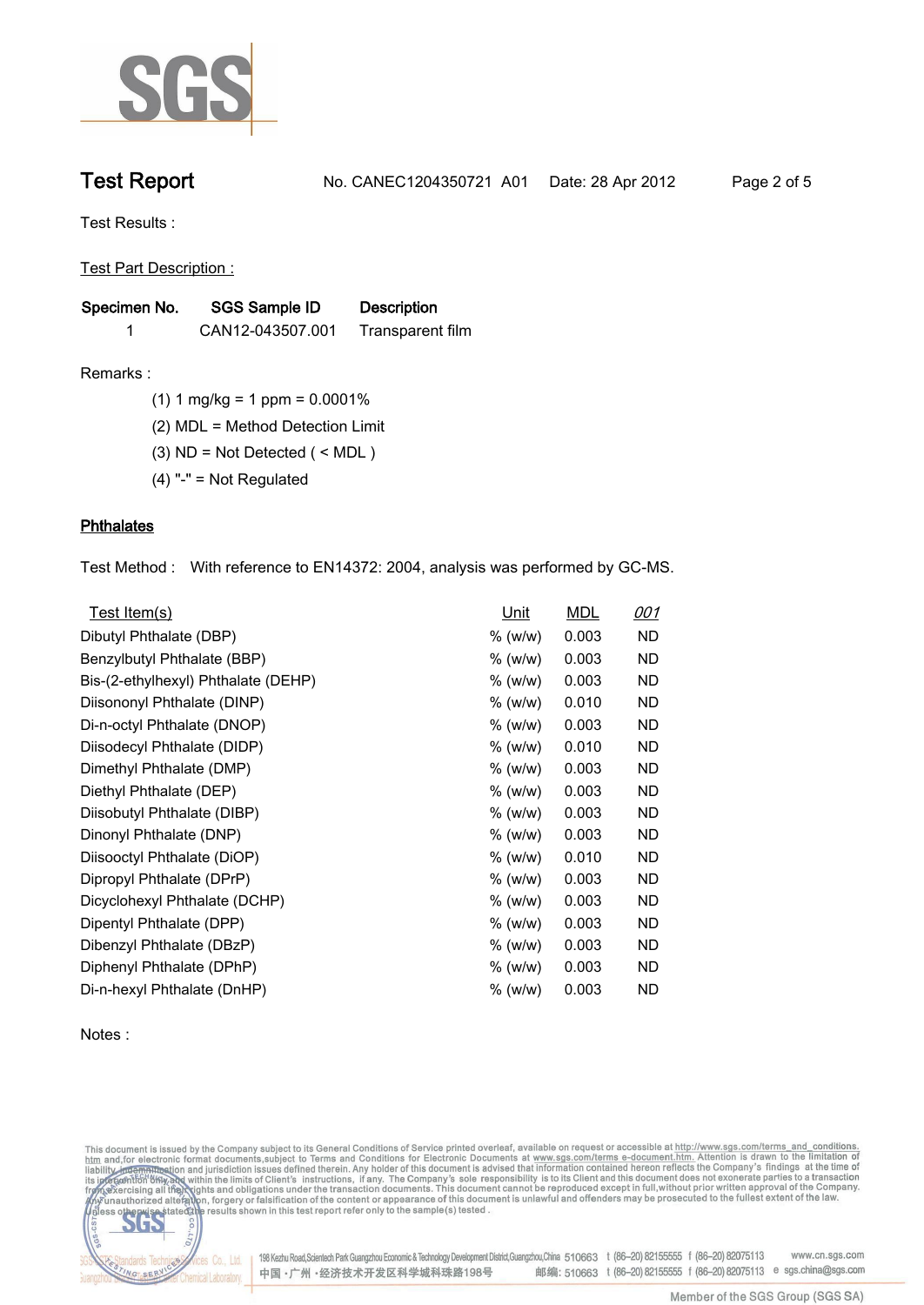

**Test Report. No. CANEC1204350721 A01 Date: 28 Apr 2012. Page 3 of 5.**

**(1)DBP,BBP,DEHP Reference information: Entry 51 of Regulation (EC) No 552/2009 amending Annex XVII of REACH Regulation (EC) No 1907/2006 (previously restricted under Directive 2005/84/EC): i) Shall not be used as substances or in mixtures, in concentrations greater than 0.1 % by weight of the plasticised material, in toys and childcare articles.** 

**ii) Toys and childcare articles containing these phthalates in a concentration greater than 0.1 % by weight of the plasticised material shall not be placed on the market.** 

**Please refer to Regulation (EC) No 552/2009 to get more detail information**

**DINP, DNOP, DIDP Reference information: Entry 52 of Regulation (EC) No 552/2009 amending Annex XVII of REACH Regulation (EC) No 1907/2006 (previously restricted under Directive 2005/84/EC).** 

**i) Shall not be used as substances or in mixtures, in concentrations greater than 0.1 % by weight of the plasticised material, in toys and childcare articles which can be placed in the mouth by children.** 

**ii) Such toys and childcare articles containing these phthalates in a concentration greater than 0.1 % by weight of the plasticised material shall not be placed on the market.** 

**Please refer to Regulation (EC) No 552/2009 to get more detail information.**

This document is issued by the Company subject to its General Conditions of Service printed overleaf, available on request or accessible at http://www.sgs.com/terms\_and\_conditions.<br>htm\_and,for electronic format documents,s



198 Kezhu Road, Scientech Park Guangzhou Economic & Technology Development District, Guangzhou, China 510663 t (86-20) 82155555 f (86-20) 82075113 www.cn.sgs.com 邮编: 510663 t (86-20) 82155555 f (86-20) 82075113 e sgs.china@sgs.com 中国·广州·经济技术开发区科学城科珠路198号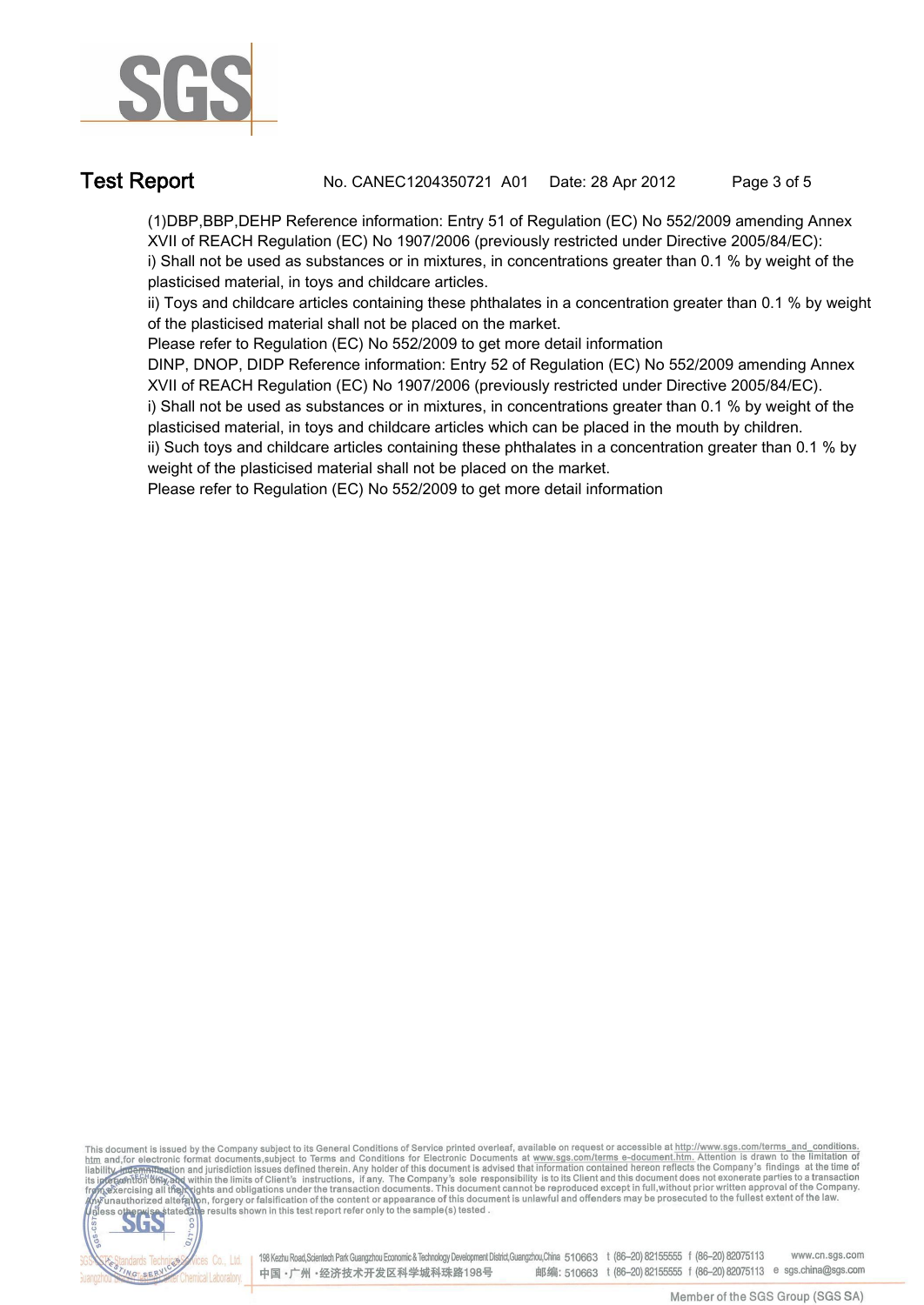

**Test Report. No. CANEC1204350721 A01 Date: 28 Apr 2012. Page 4 of 5.**

- **ATTACHMENTS Phthalates Testing Flow Chart 1)** Name of the person who made testing: **Tina Zhao**
- **2)** Name of the person in charge of testing: **Ryan Yang**